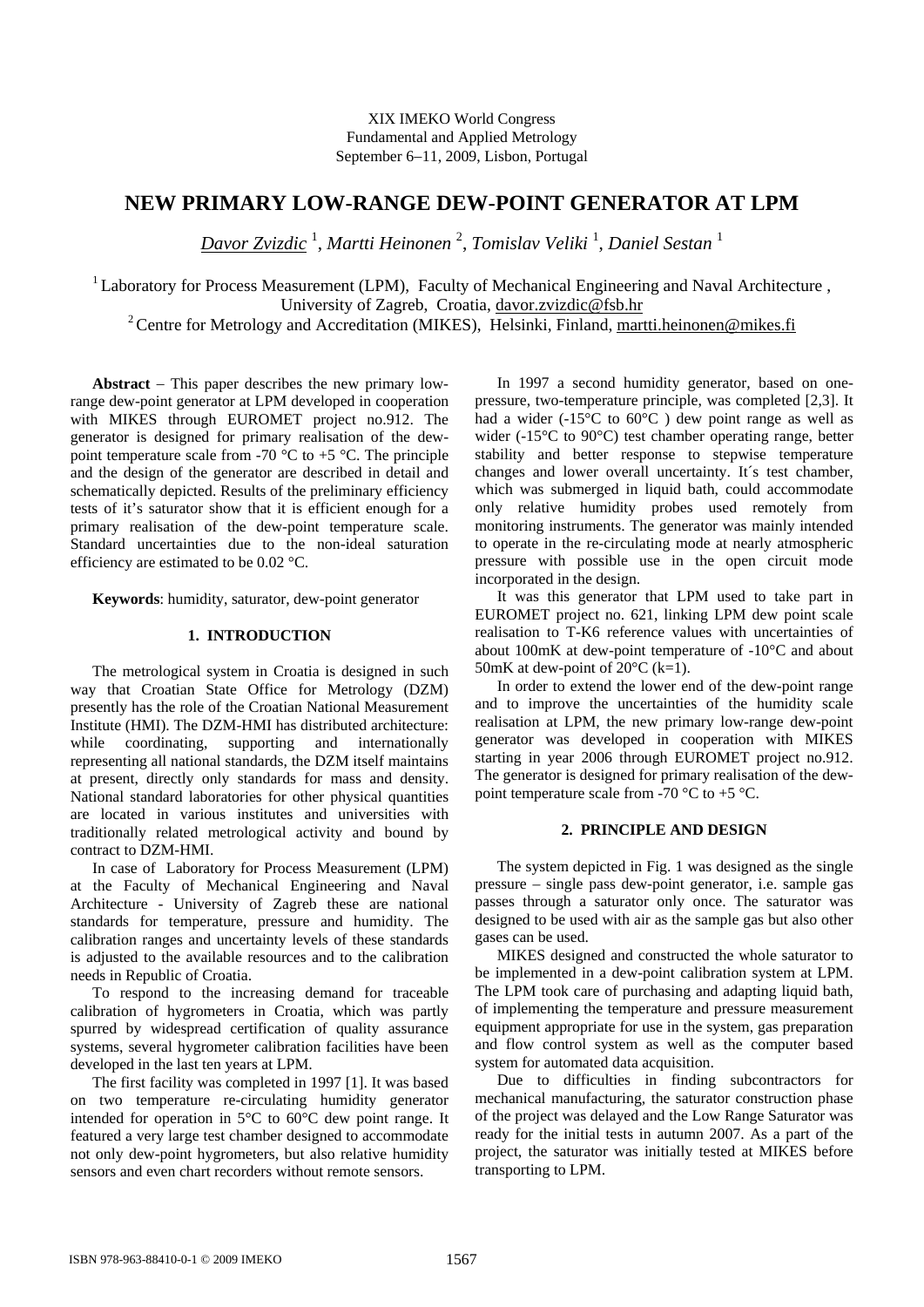

Fig. 1. Schematic diagram of the low-range saturator (LRS).

The schematic diagram and the principle of operation of the low-range saturator (LRS) is depicted in Fig.1. The dry filtered air enters humidifier where it is humidified to a dew-point temperature clearly above the saturator temperature. The humidifier consists of a by-pass tube and a water container with an ON/OFF valve. When humidification is needed (i.e. when saturator temperature is close to the upper limit of the range), the valve is opened and a part of the entering air flows through the container is the mixed with the by-passed part of the air.

Then, in the pre-saturator the air is dried (or humidified depending on the range) to a dew-point temperature slightly above the saturator temperature. The pre-saturator is a vertical vessel partly immersed in the bath liquid. Both inlet and outlet are in the cover of the vessel. Ice (or water) fills the pre-saturator only partly.

In the coiled-tube heat exchanger the air is forced to thermal equilibrium with the saturator bath. This causes a small amount of water vapour condensation in the coil. After passing the coil the dew-point temperature of air is about the same as the saturator.

Finally complete saturation is ensured by forcing the air in direct contact with water or ice surface in the saturator chamber. The saturation chamber is a horizontal vessel in which ice (or water) covers the bottom.

Air is then drawn off from the chamber through a short exchanger coil to prevent any condensation in the outlet tube in the region near bath liquid surface or above (during water freezing in the chamber). After the saturation chamber the dew-point temperature decreases only due to the air pressure drop.

The saturator temperature is measured with two platinum resistance thermometers (PRTs): One is outside the saturator immersed in the bath and the other is placed inside the saturator being in direct contact with water or ice. The latter one can be replaced by another PRT in the bath but then no information on the freezing of water in the saturator chamber is available. When working in the range -10  $\degree$ C to 0  $\degree$ C, this information would be very useful. If located inside, however, the PRT is inserted through a tube allowing easy calibration of the PRT. Air flow outwards through the tube minimizes the conductive heat flow along the PRT.

The outlet tube is slightly heated to avoid any condensation in it while rising the bath temperature.

The saturator chamber can be easily drained without opening any tubing. The pre-saturator can be easily filled through a separate access tube.

## **3. TESTING OF THE SATURATOR EFFICIENCY**

The tests were performed at MIKES to investigate how close is the performance of the saturator to the performance of an ideal saturator. From the result of the tests uncertainty estimations for saturator efficiency and non-ideality were made.

The saturator efficiency was studied by monitoring the saturator output with a high quality chilled mirror hygrometer while varying the inlet air flow rate and dewpoint temperature (the flow rate through the hygrometer was kept constant). Also the efficiency of the humidifiers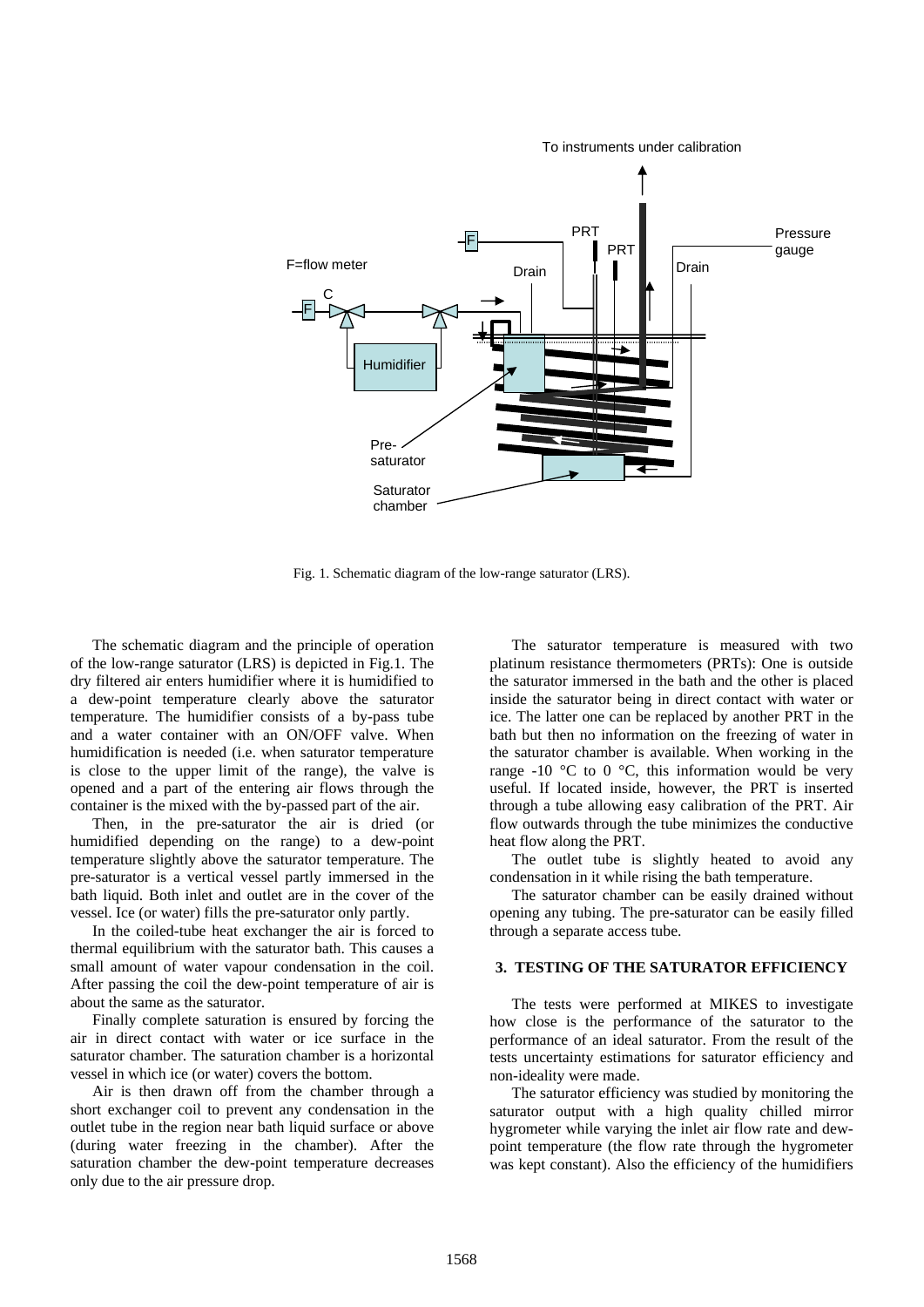and pre-saturators was studied. The non-ideality tests covered the following:

- temperature difference between the saturator bath and the air inside the saturator
- pressure drop in the outlet tube
- minimum flow rate
- comparison with the MIKES dew-point temperature standards through calibrated chilled mirror hygrometer

The precision chilled mirror dew-point meter used was the MBW 373LX. It was connected to the LRS outlet and dry air was supplied through the pre-saturator. The MBW was used for measuring the outlet dew-point temperature. Another outlet tube line was connected in parallel with the MBW hygrometer. The air flow rate through this tube was varied while the flow rate through the MBW was kept constant. Internally polished tubes were used for the connecting the MBW to the LRS.

For determination of the dew-point temperature a thermometer was inserted in the saturator for monitoring the water/ice temperature in the saturation chamber. Another thermometer was measuring the bath liquid temperature close the saturator. Also, the pre-saturator temperature was measured using another thermometer.

The tests were carried out at the saturator temperatures of -70 °C, -5 °C and +10 °C.

No flow dependence could be identified (see Fig. 2) except at the highest point  $(+10\degree\text{C})$ . Slight flow dependence at this point was probably due to reduced humidifying efficiency in the pre-saturator.



Fig. 2. Difference between the dew-point temperatures determined from the LRS saturator temperature & pressure and the MBW 373 LX indication (applying MIKES calibration results). Error bars show the expanded uncertainty (k=2) including uncertainty components related to the hygrometer and the uncertainty of temperature and pressure measurements.

Table 1. summarizes the determined difference between the LRS and the MIKES reference shown in Fig.1. The results cannot directly be used in the validation of the LRS set-up in Croatia because the different thermal conditions might affect the results.

Table 1. The results of the comparison of the dew-point temperature determination with the LRS and the MIKES reference hygrometer. (Difference = LRS – MIKES)

| Dew-point<br>temperature $(^{\circ}C)$ | Difference $(^{\circ}C)$ | Uncertainty $(k=2)$ |
|----------------------------------------|--------------------------|---------------------|
| $-69.98$                               | 0.04                     | 0.21                |
| $-4.95$                                | 0.03                     | 0 07                |
| IN 07                                  | 0.08                     | ገ በ7                |

To assess the phase transition period in the saturation chamber the temperature difference between the PRT in the saturation chamber and the PRT in the bath liquid was monitored. This temperature difference was also studied for investigating if the thermal equilibrium is achieved in the saturator (and thus thermal gradients in the saturator).

A summary of this study is given graphically in Fig. 3. It shows that at each point the temperature difference was less than 0.02 °C once a stable bath temperature was achieved.

It was estimated that the pressure difference between the saturation chamber and the saturator outlet is less than 10 Pa at flow rates below 3 l/min.

The efficiency of the pre-saturator was also studied by measuring the dew-point temperature of air exiting the pre-saturator with different flow rates between 0.5 l/min to 2.5 l/min. First measurement set was carried out with no humidification before the pre-saturator. The methodology and the results obtained are beyond the scope of this paper and will be reported in different publication. However, they indicate that the humidification is needed when operating at bath temperatures above -15 °C.

It was concluded that the saturator efficiency of the LRS is sufficient when operating in the saturator temperature range -70  $\degree$ C to +5  $\degree$ C with flow rates (through the saturator) 1 l/min to 2.5 l/min. With a flow rate of 1 l/min, the efficiency is sufficient up to +10  $^{\circ}$ C.